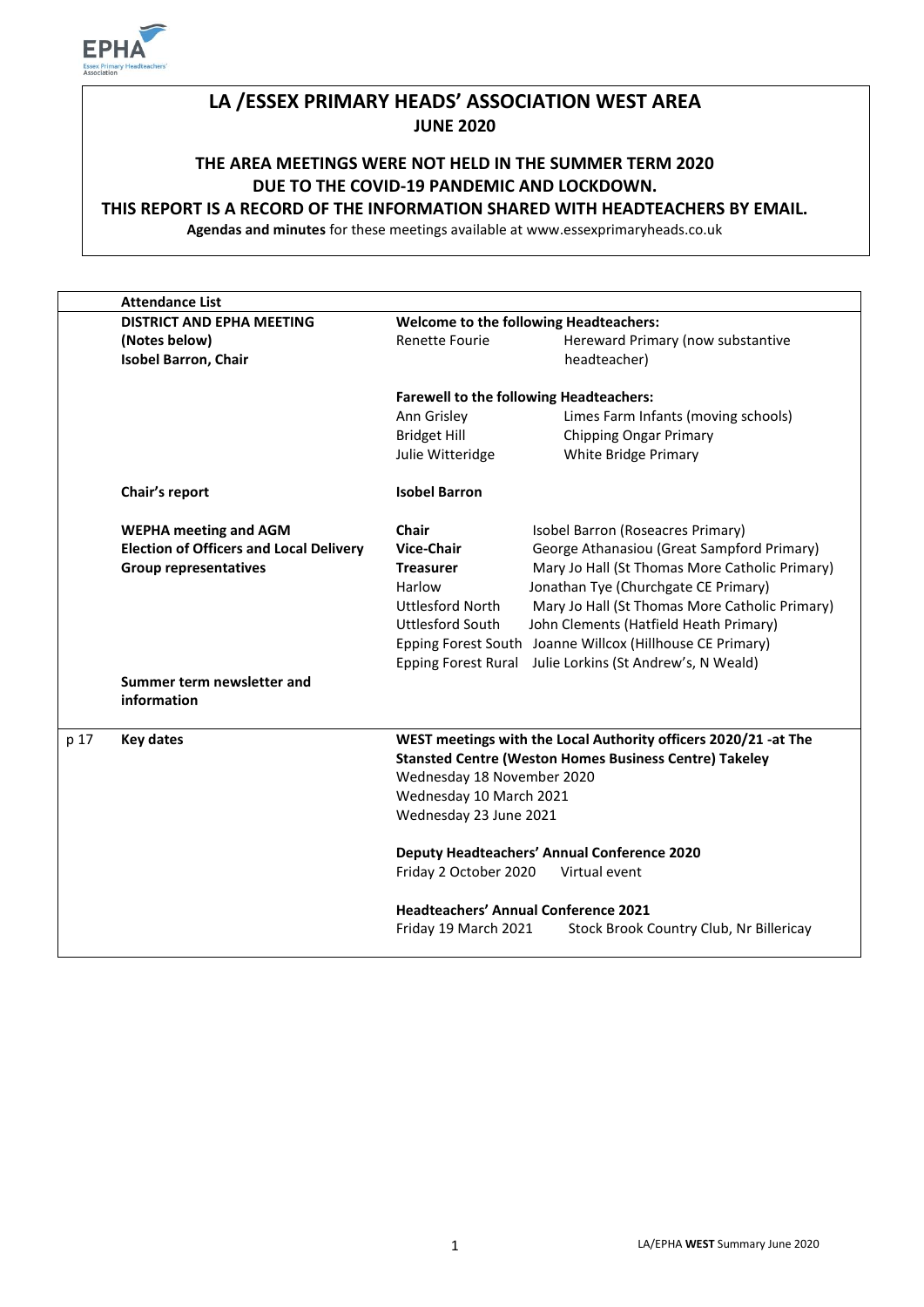

#### **WEST EPHA AREA SUMMARY June 2020**

The termly headteacher meetings were not able to be held at the usual venues in June as a result of the Covid-19 pandemic. Primary schools have remained open during the lockdown, which started on 23<sup>rd</sup> March, and are beginning to increase their provision for pupils in various year groups. However, large gatherings are not yet allowed or advisable. We hope to return to normal for the meetings in November, but this term will conduct the business of the EPHA area meetings by email.

## **1. WELCOME AND FAREWELL – SUMMER 2020**

| <b>Welcome to the following Headteachers:</b> |                                                |  |  |  |  |
|-----------------------------------------------|------------------------------------------------|--|--|--|--|
| Renette Fourie                                | Hereward Primary (now substantive headteacher) |  |  |  |  |

#### **Farewell to the following Headteachers:**

| Ann Grisley         | Limes Farm Infants (moving schools) |
|---------------------|-------------------------------------|
| <b>Bridget Hill</b> | Chipping Ongar Primary              |
| Julie Witteridge    | <b>White Bridge Primary</b>         |

If you are leaving please make use of the EPHA new heads' checklist, and complete it for your successor. This is available on the EPHA website at <https://essexprimaryheads.co.uk/info-and-documents/good-practice/>

#### **2. WEST EPHA ANNUAL GENERAL MEETING**

### **a) CHAIR'S REPORT**

Isobel Barron, Chair of West EPHA, sent the following report.

#### **Review of the year**

Well, we were all looking forward with hope….2020 was going to be THE year… little did we know at the start of it that the new year and a new decade would be marked by such a monumental event that it will go down in the history books as one to remember!

This time last year we were dominated by the big 'O' with the new Ofsted framework; now it is the big 'C' with Coronavirus quite literally taking over our lives.

I could add to the list with a big "S" for stress and a big "RA" for risk assessment! We have all certainly done our own fair share of wading through the copious amounts of information, trying to make sense of it ourselves so that we can lead, cope and calm others through uncharted waters.

The primary education profession has once again shown itself to be extraordinary resilient, creative and solution-focused – getting a superb job done and in just two days rewriting the entire curriculum and educational landscape to make home learning a reality for the majority rather than the minority.

Little did I know that I would be having virtual staff meetings and learning how to host and zoom, but bit by bit I have learnt new things and found other ways of managing, as have most of the staff, who have just got on with it and made the best of what they can in the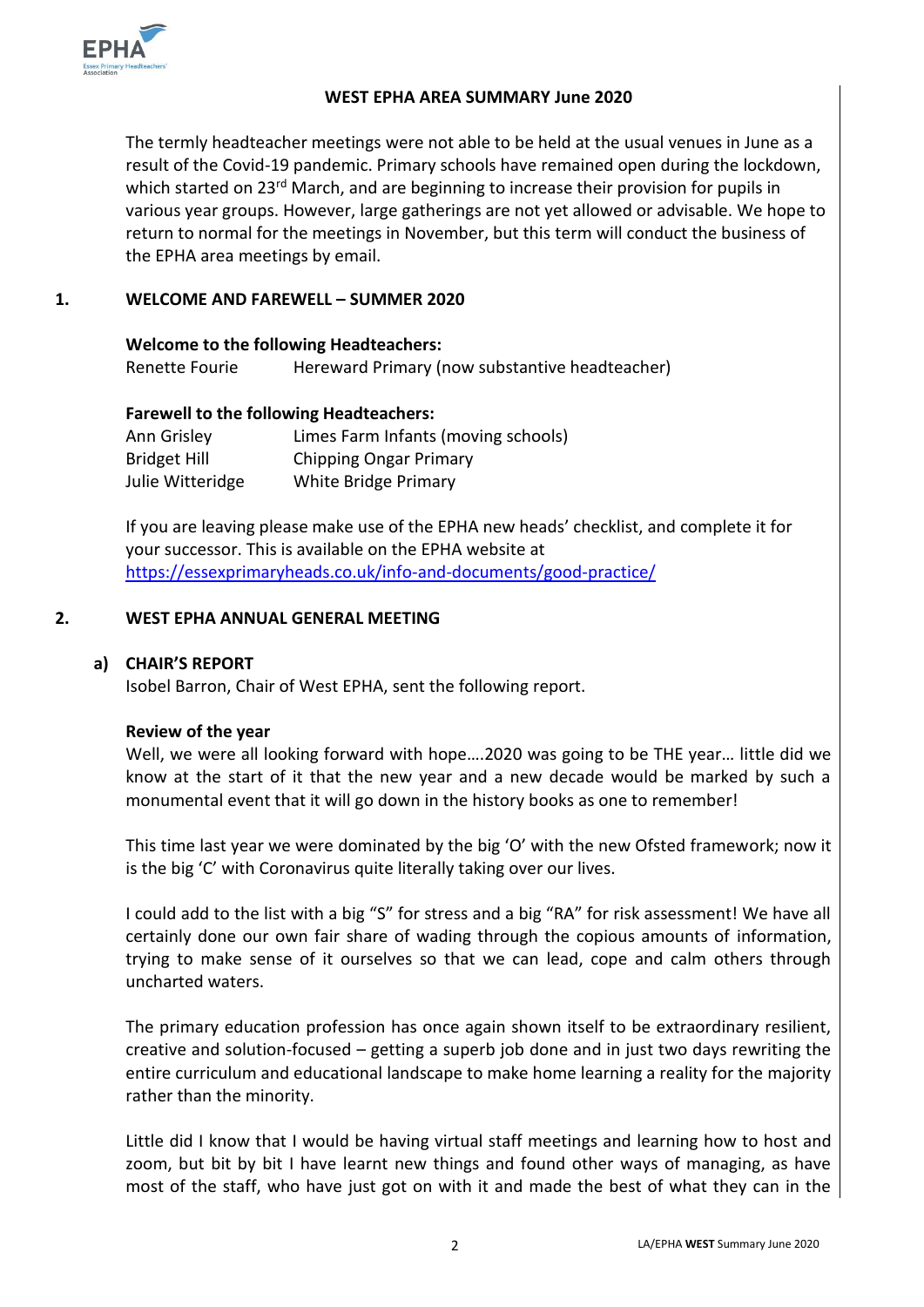

circumstances.

School staff have been utterly amazing in adapting to the 'new normal' and there will be much more of that to come in the coming months. Quite when we can expect to be back to the normal that we know and, dare I say, love – who knows?

Clare Kershaw has shown great leadership and strength throughout and has worked very much in partnership with EPHA, fighting for what she felt was right for Essex schools and heads, championing our cause. She has continually recognised and understood the efforts, stresses and strains being placed on head teachers and has sought ways to support us through with daily updates, letters, model polices and the like.

The daily calls with Pam, and the regular meetings with the EPHA Executive have been helpful allowing us to share ideas, concerns and actions. Clare listened, responded and challenged those at the DfE, the Unions and others.

Pam has been amazing again this year- in all the conferences organised (though sadly not all were able to occur), training and head teacher briefings. Her constant presence and ability to listen, respond and take up the mantle on our behalf during the national crisis has been invaluable. Thank you Pam – we could not survive without you!

#### **What is to come?**

Who knows?!! Who could ever have predicted this?! I would rather not have a crystal ball.

What I do know is that we are always stronger together. We need now, more than ever, to support one another. We must look after our own wellbeing and that of other headteachers as the demands of the last few months and this year are likely to take their toll, if they have not already done so.

We need to share and develop best practice… what have we learnt about home learning and VLE and our pastoral role during this time?

If it happens again and we go into a second lock down, what would we do the same or differently?

(Well at least I would have a head start with an 80 page Risk Assessment!)

Joking aside- wellbeing is the most important aspect that we need to take care of …. ourselves, our families (really our own families) and wider, our school families and our children. Who knows what damage this situation has created long term?

We need to be able to spot the signs of stress and distress early, be able to signpost to professional organisations and help, or have developed a range of strategies and solutions ourselves.We need to rest, recuperate and recharge our batteries over the summer to be able to cope with what happens next. And cope we will, as primary always does.

Primary school leaders and YOU should be holding your head up, proud. Well done for all that you have achieved in very challenging and stressful circumstances, and you are still standing!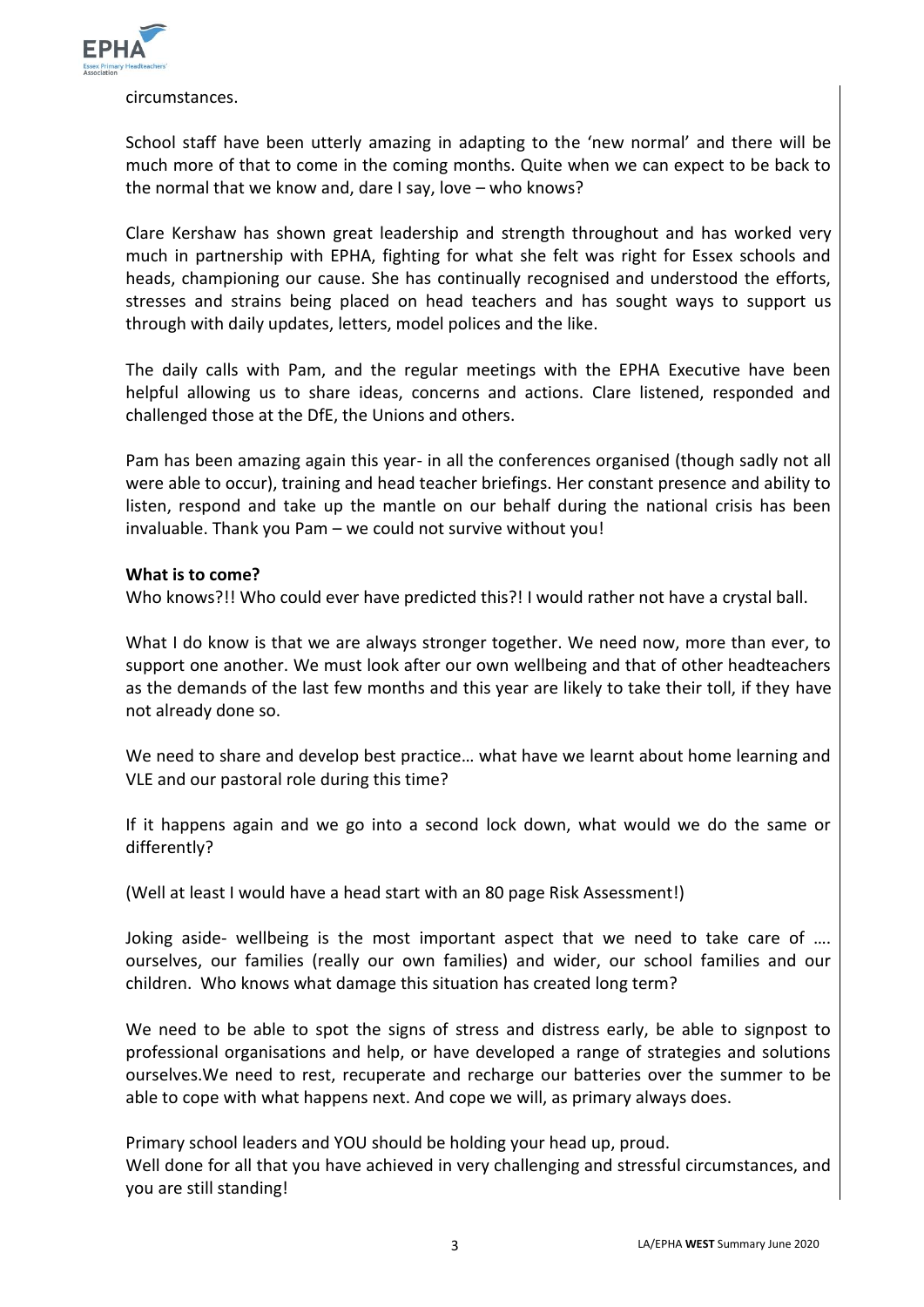

So, I am standing up to salute you all for your enormous energy, dedication and resilience. Well done!

We may not have completed 100 laps round our own garden and been publically recognised with a knighthood for our efforts BUT everyone has done their bit and we should all be justly proud of ourselves and each other. We did it for our children and our school communities.

Put your feet up, enjoy the sun and have a well-earned rest this summer. Cheers!

*All four Chairs have agreed to continue in their posts, with the usual proviso that they will be happy to step aside if anyone else wants to take on the role!* 

*On behalf of EPHA and headteachers in each area, I would like to thank the four Chairs for their continued commitment and contribution to the Association and their determination to represent and support their colleagues across the county. They have done an excellent job and have given their time freely and generously – thanks to them all.* 

# **b) ELECTION OF OFFICERS AND LOCAL DELIVERY GROUP REPRESENTATIVES**

| <b>Chair</b>               | Isobel Barron (Roseacres Primary)              |
|----------------------------|------------------------------------------------|
| <b>Vice-Chair</b>          | George Athanasiou (Great Sampford Primary)     |
| <b>Treasurer</b>           | Mary Jo Hall (St Thomas More Catholic Primary) |
| Harlow                     | Jonathan Tye (Churchgate CE Primary)           |
| <b>Uttlesford North</b>    | Mary Jo Hall (St Thomas More Catholic Primary) |
| <b>Uttlesford South</b>    | John Clements (Hatfield Heath Primary)         |
| <b>Epping Forest South</b> | Joanne Willcox (Hillhouse CE Primary)          |
| <b>Epping Forest Rural</b> | Julie Lorkins (St Andrew's, N Weald)           |

The officers and Local Delivery Group representatives were thanked for the hard work that they do on behalf of headteachers in the West Area and for agreeing to continue in their roles or taking on new positions.

#### **c) EPHA Executive report**

The EPHA Executive has met more frequently than usual to discuss the challenges and changes that are being experienced by primary-phase schools across the county. Minutes of the meetings are available on the EPHA website at <https://essexprimaryheads.co.uk/meetings/executive/>

**d) The Summer term EPHA newsletter**, including dates for the 2020/21 school year, was circulated to headteachers by email -these can also be found on the Newsletter page of the EPHA website [www.essexprimaryheads.co.uk.](http://www.essexprimaryheads.co.uk/)

#### **e) EPHA Annual funding**

EPHA continues to be funded by a top-slice from the DSG. The cost to each school is £320. Please see the article *"What do headteachers get in return for their top-sliced contribution to EPHA?"* available on the EPHA website.

[https://essexprimaryheads.co.uk/files/what-headteachers-get-in-return-for-their-epha](https://essexprimaryheads.co.uk/files/what-headteachers-get-in-return-for-their-epha-contribution-2020-21.pdf)[contribution-2020-21.pdf](https://essexprimaryheads.co.uk/files/what-headteachers-get-in-return-for-their-epha-contribution-2020-21.pdf)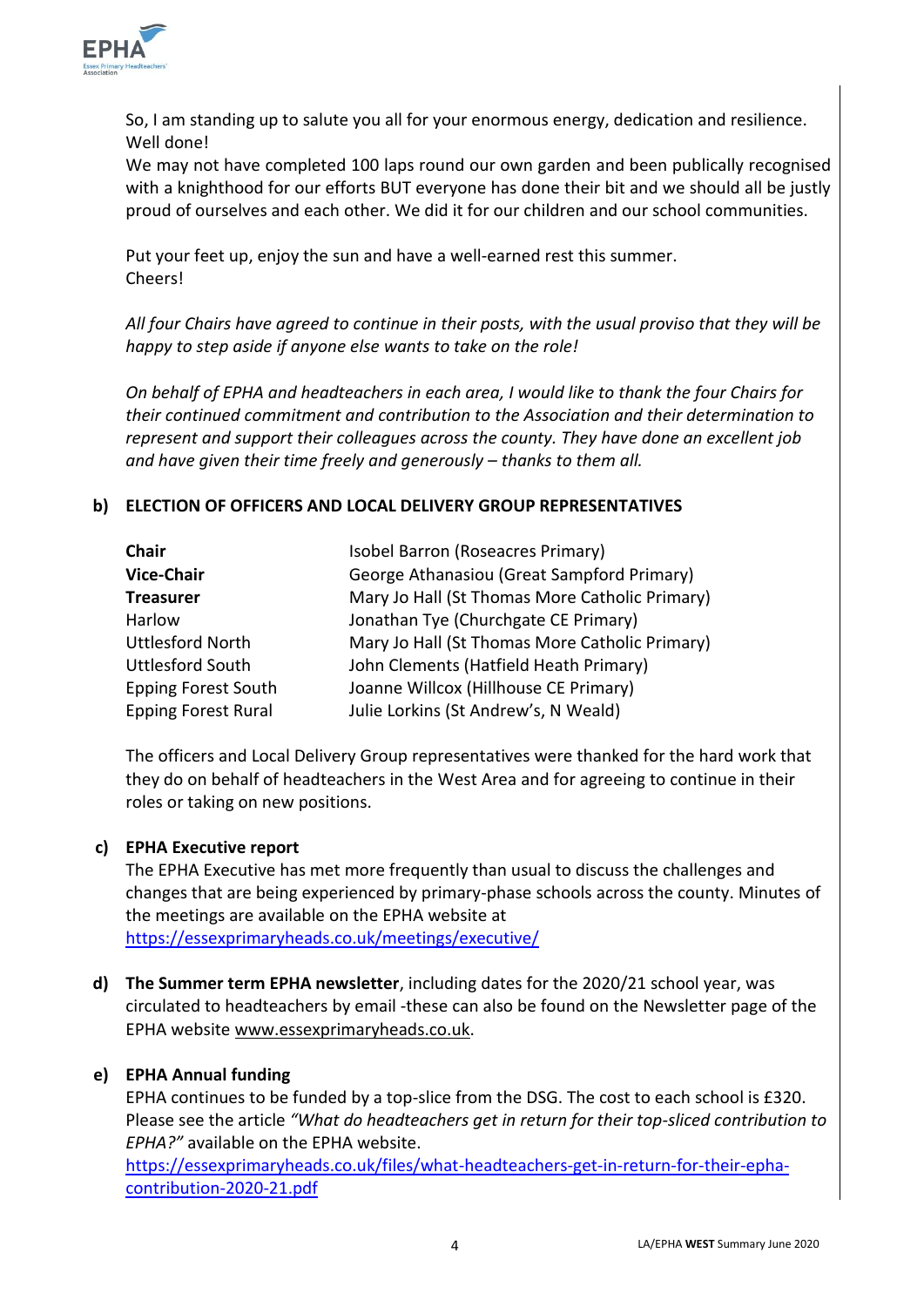

Please remind your Finance Officer that the school does not have to pay a subscription for the financial year.

# **f) The EPHA county Annual General Meeting – Wednesday 7 October 2020**

We plan to hold the AGM as usual at Chelmsford City Football Club. Michelle Winter, Senior HMI for the Eastern Region, will attend the meeting to talk about the future of Ofsted. You will receive the agenda and information about the AGM by email in advance of the meeting.

## **g) CONFERENCES**

### **Deputy Headteachers' conference - Friday 2 October 2020**

Unfortunately, as a result of the continued uncertainty around when large gatherings will be able to resume, the decision has been made not to hold the annual Deputy and Assistant Headteachers' conference this year. This would have been our 15<sup>th</sup> deputy conference, and we know that for many this is an annual date in the diary that senior leaders value and look forward to.

EPHA plans to hold an alternative, free, virtual event to celebrate and thank Deputy and Assistant heads for the amazing work they do in our schools, particularly in such challenging times. More information in the second half of the summer term.

#### **Headteachers Conference – Friday 19 March 2021, Stock Brook Country Club**

You will be aware that the headteacher conference in 2020 was cancelled as a result of the national lockdown. EPHA is holding bookings for headteachers and will contact you later in the year about the headteacher conference in 2021- we have great hopes that this will go ahead, just a year late!

#### **h) Article in the newsletter - Headship in a time of uncertainty**

Whether you are brand new to headship or have many years of experience, one thing is certain – you've never dealt with a global pandemic before! This is the most unprecedented event that school leaders have ever had to face, and the uncertainty stretches into the future, making this challenge even harder to manage. Here are my 5 top tips for you:

- 1. *Trust your intuition, as well as your experience.* You are not a headteacher for nothing you are smart, experienced and have proved that you can lead a complex organisation.
- 2. *Access all the support you can get.* Both professional and personal this is the time to ask for help and reassurance.
- 3. *Accept that not all of your decisions will be right.* This is a time of test and trial, and you will probably make the odd mistake.
- 4. *Give yourself permission to be flexible and change your mind.* Recognising the need to alter course is a strength, not a weakness.
- 5. *Take a break.* Your job is always too big at the moment it can be overwhelming, so remember to rest and recuperate. The school will still be there when you return – and the DfE guidance will probably have changed!

Please do contact Pam Langmead if you have any questions or comments about the work of EPHA and the Executive in the last year. [pam@langmead.me.uk](mailto:pam@langmead.me.uk)